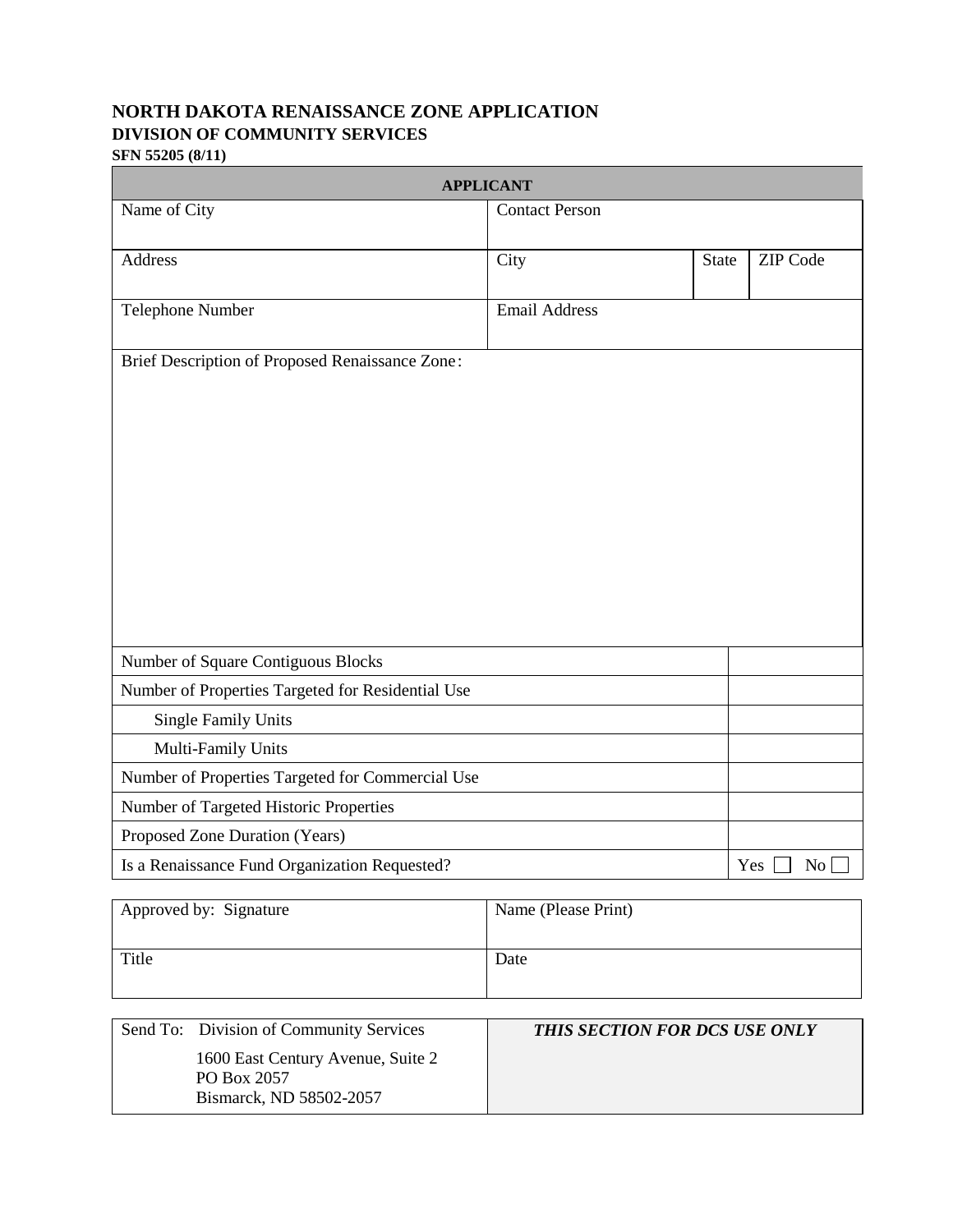## **Development Plan**

### **I. Description of the Proposed Renaissance Zone**

Provide a map which identifies the geographic boundaries and blocks in the proposed Renaissance Zone. Number each proposed block.

1. To claim half blocks because of government buildings, identify the tax exempt government buildings.

| <b>RZ Block Number</b> | <b>Building(s)</b> |  |
|------------------------|--------------------|--|
|                        |                    |  |
|                        |                    |  |
|                        |                    |  |
|                        |                    |  |
|                        |                    |  |
|                        |                    |  |

- 2. Indicate for those properties to be initially targeted the types of projects the city wants to encourage in those properties.
- 3. Provide a list of the natural and historical assets/sites in the zone, the location of each, and description of how they will fit into and be enhanced by the zone.

4. Provide a description of any local regulatory burdens that may affect renovation of historic properties and the incorporation of mixed use development, and how these burdens will be eased for developers and investors.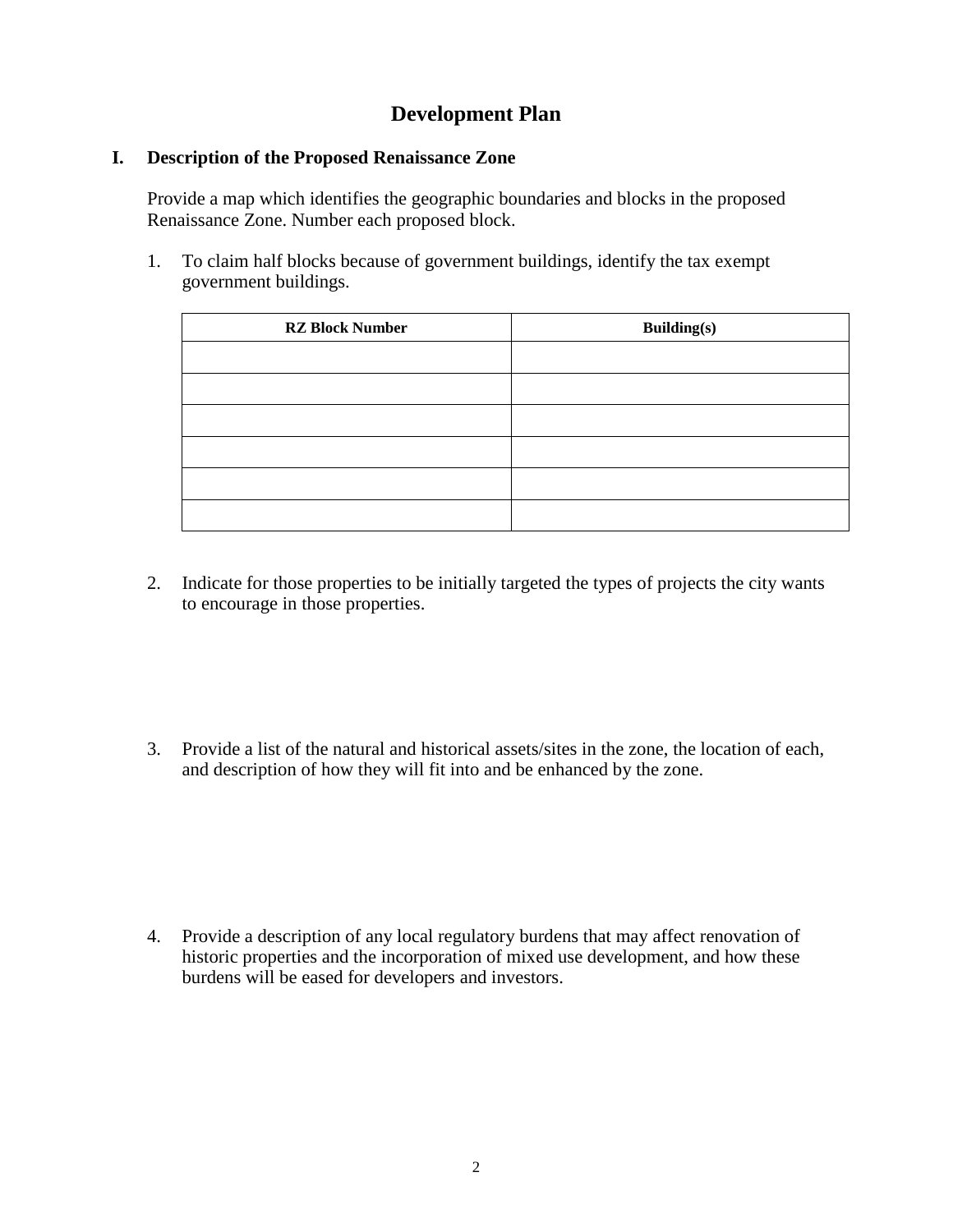5. Use the format in the example below **on your own excel spreadsheet** to provide an inventory of the buildings on each block indicating block number, owner, address and their present use and condition, and identify those properties to be initially targeted for projects.

| Owner          | <b>Address</b>          | <b>Present Use</b> | <b>Condition</b> |
|----------------|-------------------------|--------------------|------------------|
| Simon          | 301 $1^{\text{st}}$ St. | Commercial         | Fair             |
| Sampson        | 105 2st St.             | Commercial         | Good             |
| Jones          | 500 Main St.            | Commercial         | Good             |
| Smith          | 550 Main St.            | Commercial         | Fair             |
| <b>Bennett</b> | 560 Main St.            | Vacant             | Poor             |
| Johnson        | 16 Oak St.              | Residential        | Poor             |
|                |                         |                    |                  |
|                |                         |                    |                  |

## **II. Management of the Renaissance Zone**

- 1. Identify who will manage day-to-day Renaissance Zone activities and, the membership of the local zone authority, if one is established.
- 2. Describe how the city will market and promote its Renaissance Zone.
- 3. Describe how the city will monitor the progress of each zone project until it is completed.
- 4. Describe how the city will monitor projects during the five-year tax exemption period for possible transfer of the tax exemption to another qualified taxpayer or for termination of the tax exemptions.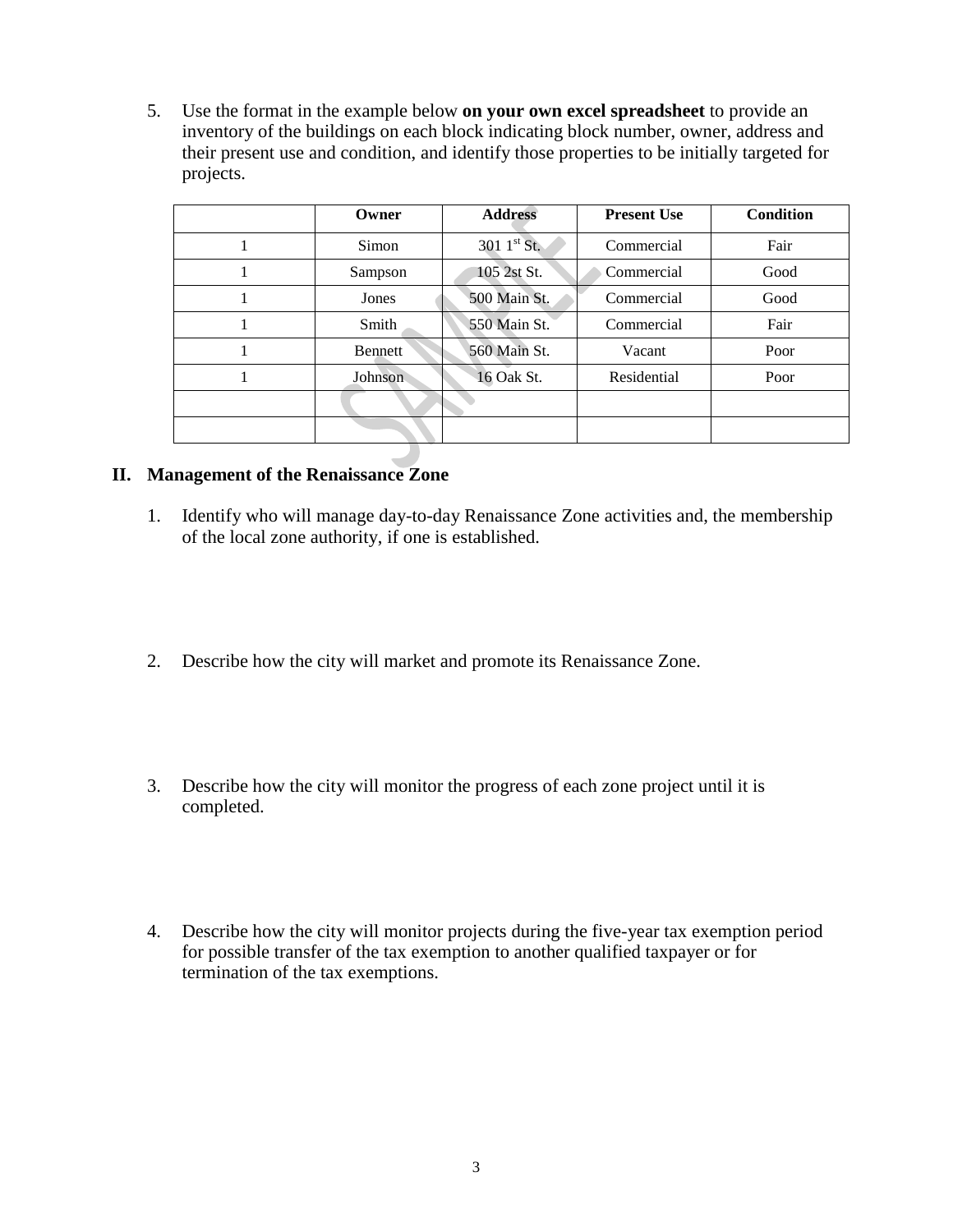5. Describe how the city will maintain records on each Renaissance Zone project, to include collecting required reportable information (See Section XIII of the program guidelines).

#### **III. Goals and Objectives of the Zone**

- 1. Describe what the city hopes to accomplish in its zone. Include a description of the city's vision for the area and the major activities such as rehabilitation of buildings, new construction, leasing of buildings, etc. it wants to encourage.
- 2. Describe how the city's goals and objectives for the Renaissance Zone fit into the overall comprehensive or strategic plans for the city.
- 3 Identify milestones or benchmarks to monitor progress of the Renaissance Zone in achieving the city's goals and objectives for the zone.

## **IV. Selection of Projects in the Zone**

1. For commercial zone projects describe the local requirements for project approval. These may include such things as a minimum cost per square foot for rehabilitation; requiring rehabilitation when someone purchases a building; job creation; an expected increase in property value after rehabilitation; landscaping; leasehold improvements; etc. The city may with DCS approval, revise the selection criteria and local requirements.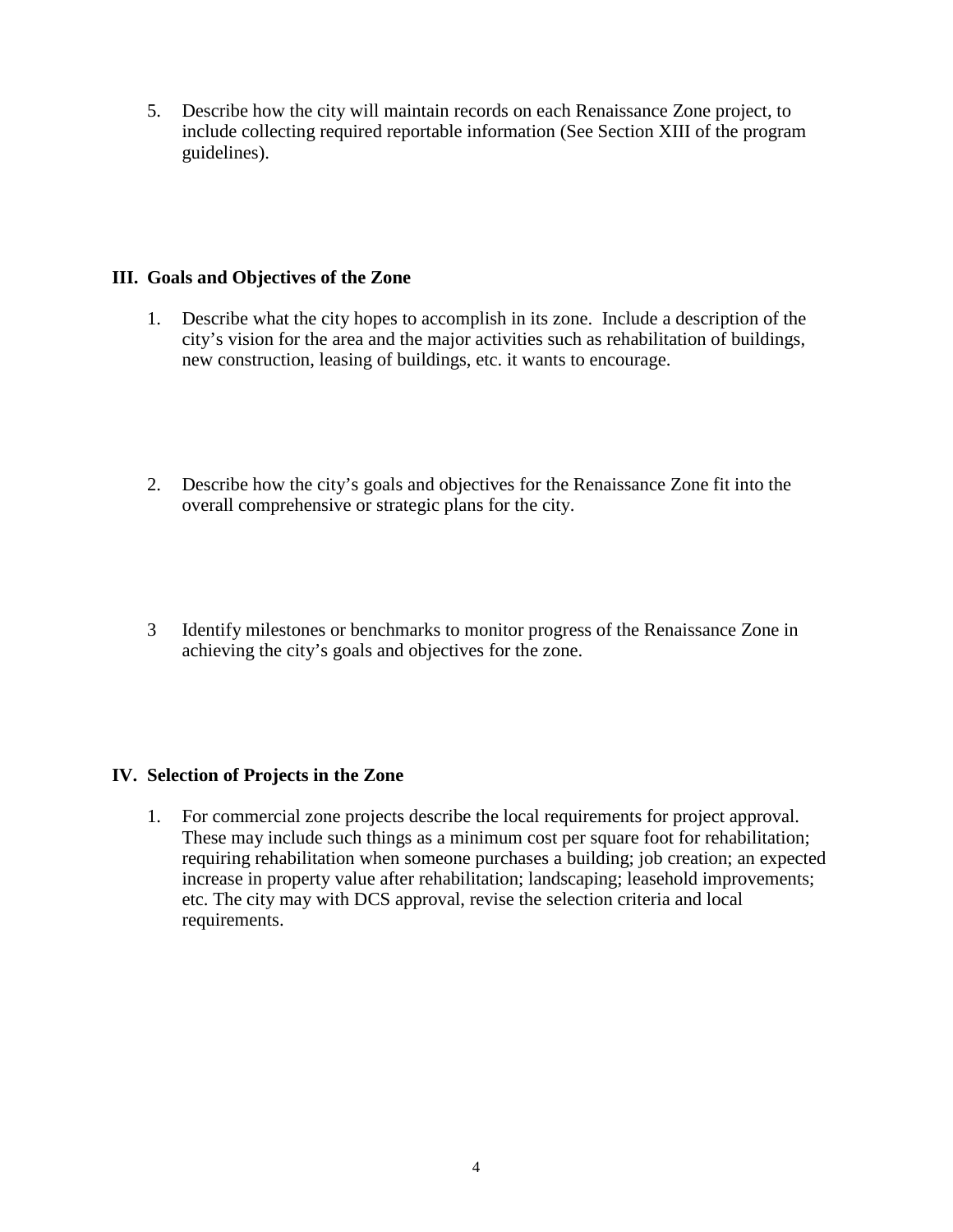2. For single-family zone projects, describe how the city will determine "primary residence," and describe any local requirements that must be met, such as rehabilitation or other work to increase property value in order to be approved as a zone project. The city may, with DCS approval, revise the local requirements.

- 3. Describe types of projects, if any, that the city will not approve for state and tax exemptions. One example might be not approving a purchase of a building that does not need to be rehabilitated, unless it is for the purpose of preventing a building from becoming vacant or for job retention or creation. Other examples might be not approving specific types of businesses or projects that only involve a purchase.
- 4. Describe the process for receiving, reviewing, and approving applications for zone projects to determine if they meet state and local requirements, and to assure that the purchase, rehabilitation, lease, and historical preservation and renovation has not started or been completed before local and state approval as a zone project.
- 5. Describe how projects will be reviewed to determine public benefit, and not just benefit to the taxpayer.
- 6. Describe the basis for determining the amount of local property tax to be exempted for five years. Some examples are 100% exemption of the current taxes for five-years; 100% of the cost for improvements; some other percentage for purchases of buildings that don't require rehabilitation; a sliding scale exemption; different percentages for exemption for residential versus commercial; etc. Each potential zone project applicant must be able to determine from the description the amount of the exemption that will be approved for his or her potential zone project. The city, with DCS approval, may revise the property tax exemptions.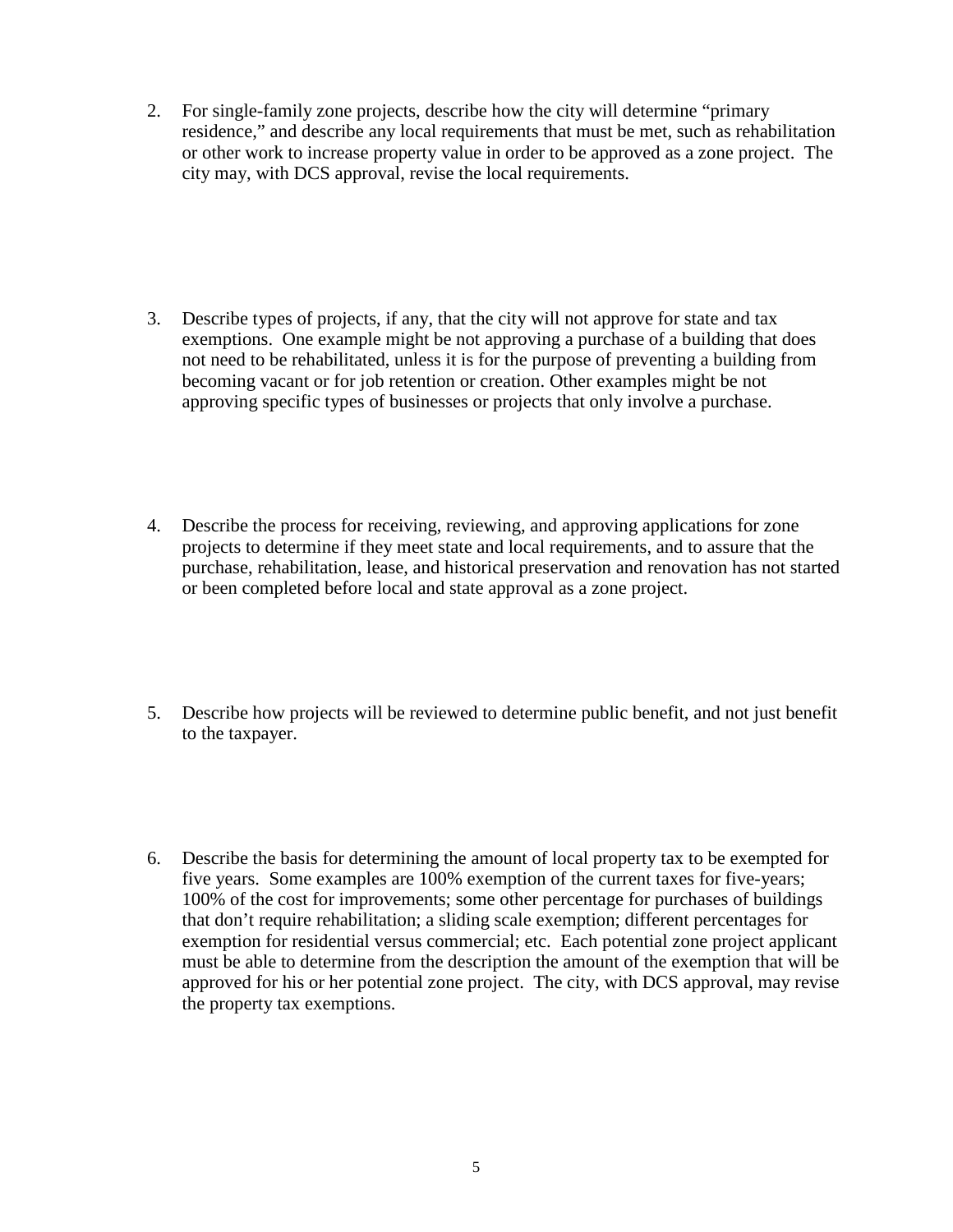- 7. State in the plan if the city will allow utility infrastructure projects. If the city will allow projects then the city must describe how they will monitor the approved projects in and outside the Renaissance Zone.
	- a. How they will work with the State Board of Equalization to determine the property tax exemption and what the property tax exemption is for the utility companies

#### **V. Renaissance Fund Organization**

| Does the city wish to establish a Renaissance Fund at this time? | $Yes \Box No \Box$ |
|------------------------------------------------------------------|--------------------|
| (If no, move to Section VI, Local Commitment)                    |                    |

- 1. Describe if the city will establish its own Renaissance Fund Organization or contract with an existing or new organization to act as its Renaissance Fund Organization.
- 2. Describe how the Renaissance Fund Organization will be managed and marketed, how it will obtain commitments from investors, and how it will keep track of original investors.
- 3. Describe how the Renaissance Fund Organization and local zone authority or other designated entity will work together to assure that funds raised are allocated to approved zone projects or other investments in the city or in other Renaissance Zone cities. If an organization is under contract by more than one Renaissance Zone city, describe how the city will assure that the organization will keep track separately of funds raised and allocated for its Renaissance Zone. Describe the city's role in deciding if its investor funds will be used in non-zone projects in its own city or other Renaissance Zone cities.